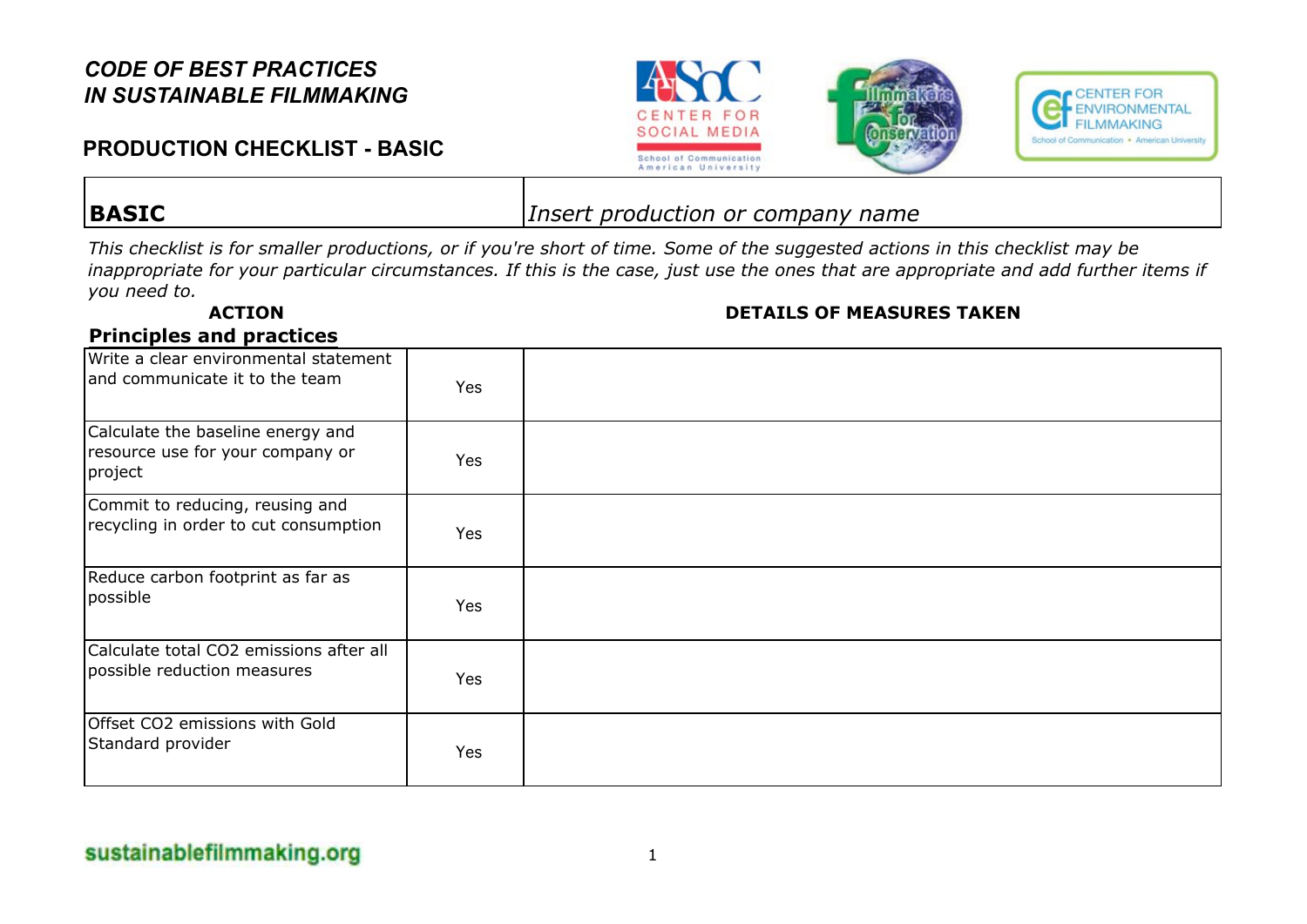# **PRODUCTION CHECKLIST - BASIC**







| Where possible, choose crew and<br>suppliers who work in a sustainable<br><b>Iway</b>                | Yes  |  |
|------------------------------------------------------------------------------------------------------|------|--|
| Provide training and support for staff<br>and crew - including freelance and<br>short contract staff | Yes. |  |

#### **Energy**

| Choose equipment and lighting with<br>the lowest energy consumption                      | Yes        |  |
|------------------------------------------------------------------------------------------|------------|--|
| Choose equipment manufactured<br>with the lowest use of energy and<br><i>I</i> materials | <b>Yes</b> |  |
| Choose an energy supplier which<br>provides electricity from 100%<br>renewable sources   | Yes        |  |
| Adjust heating and air-conditioning<br>thermostats to minimise energy use                | Yes        |  |
| Switch off all equipment when not in<br>luse                                             | Yes        |  |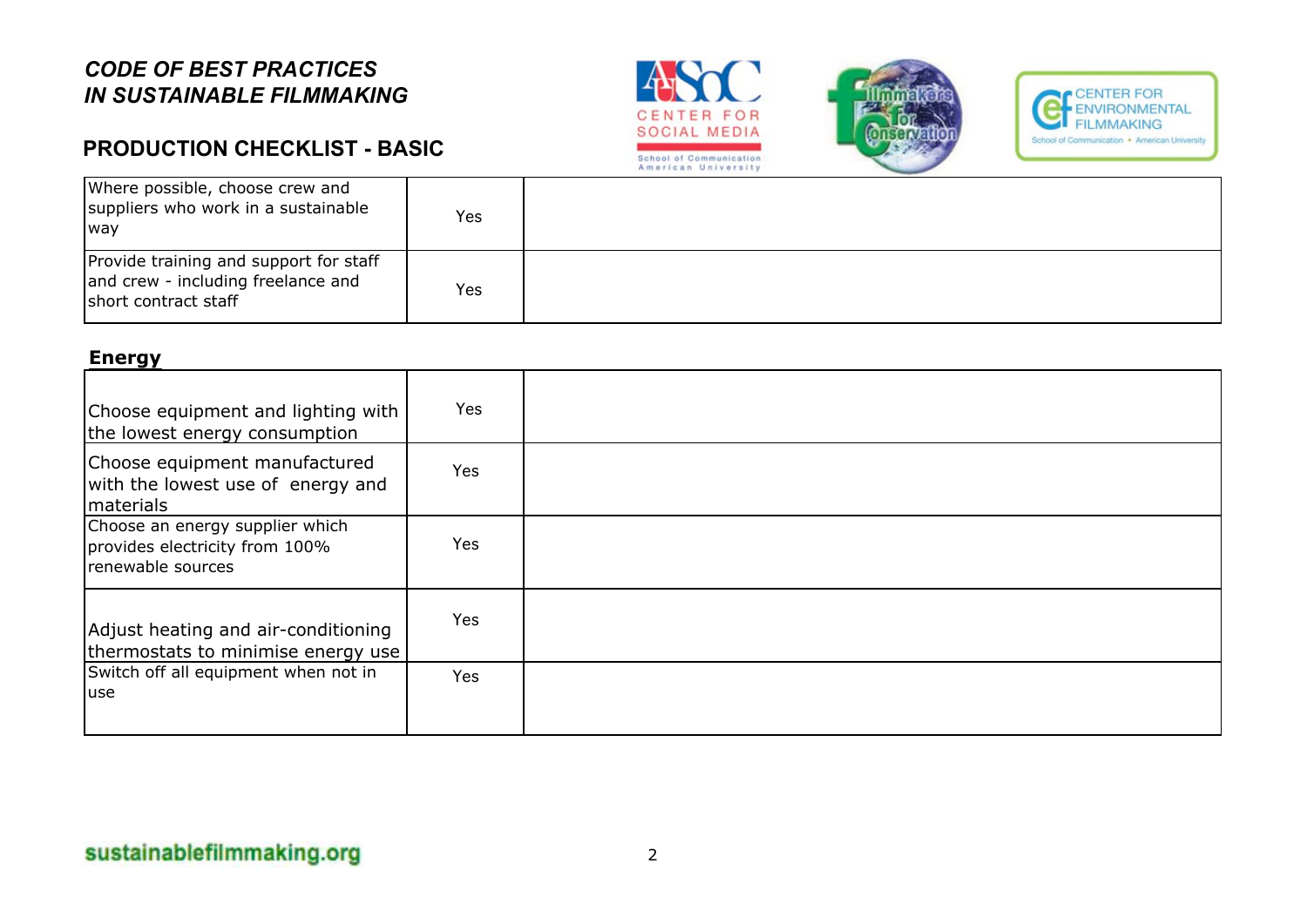### **PRODUCTION CHECKLIST - BASIC**







| Unplug any equipment which draws<br>vampire' power when switched off   | Yes |  |
|------------------------------------------------------------------------|-----|--|
| Use tapeless production where<br>possible                              | Yes |  |
| Consider shared office facilities to<br>reduce energy and resource use | Yes |  |
|                                                                        | Yes |  |
|                                                                        | Yes |  |
|                                                                        | Yes |  |

#### **Supplies**

| Use file-sharing and downloads rather<br>than DVDs and tapes | Yes |  |
|--------------------------------------------------------------|-----|--|
|--------------------------------------------------------------|-----|--|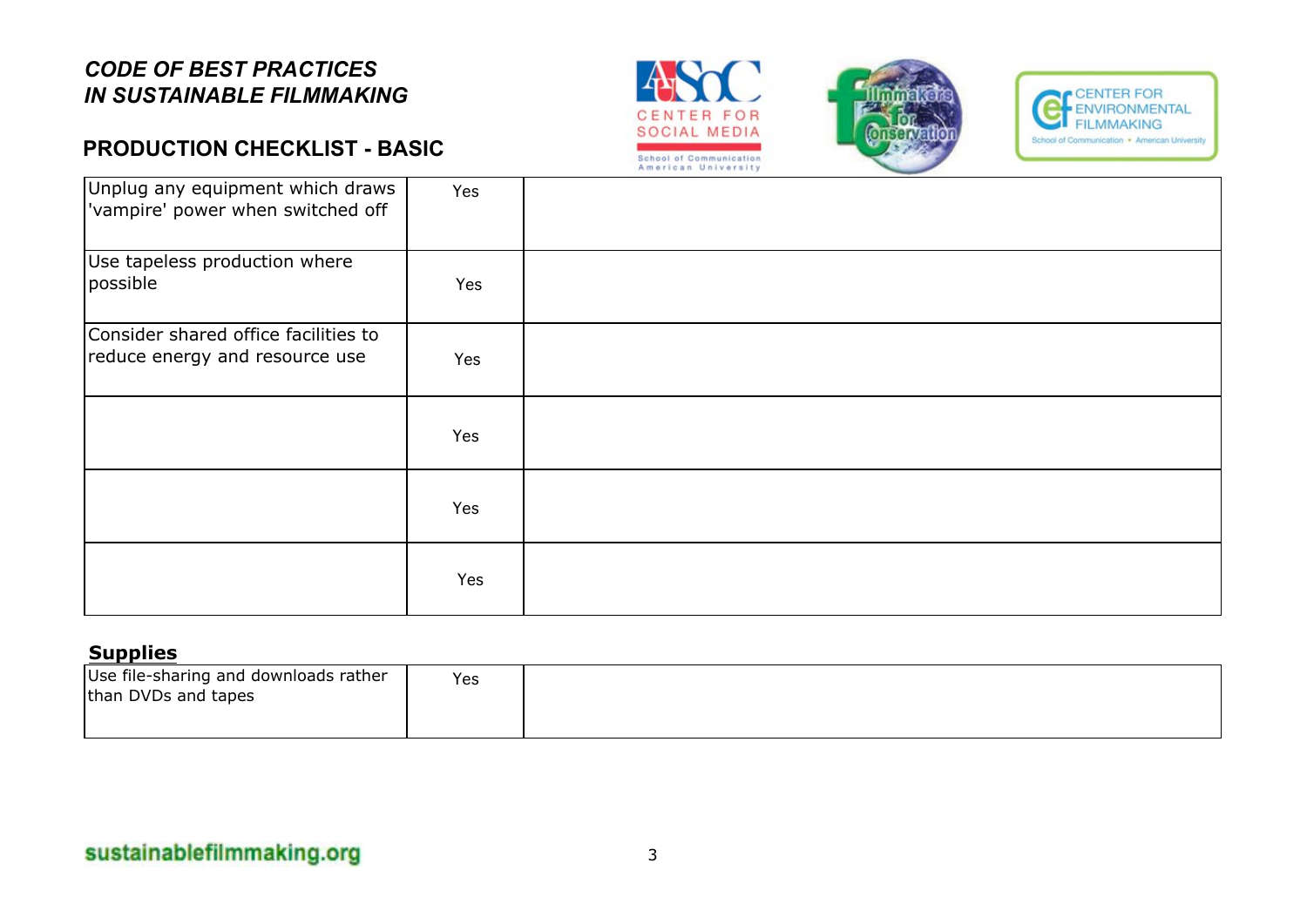### **PRODUCTION CHECKLIST - BASIC**







| Avoid printing documents unless<br>essential - use e-mail, USB drives and<br>web-based document sharing             | Yes        |  |
|---------------------------------------------------------------------------------------------------------------------|------------|--|
| Use only recycled or FSC certified paper<br>and card, and print double sided using<br>vegetable or water-based inks | Yes        |  |
| Replace disposable cups, plates and<br>cutlery with reusable washable ones                                          | Yes        |  |
| Replace bottled water with refillable<br>water bottles                                                              | <b>Yes</b> |  |
| Buy local, ethically produced and<br>environmentally friendly supplies                                              | Yes        |  |
| Buy in bulk to reduce waste in<br>packaging and transport                                                           | Yes        |  |
| Buy furniture from sustainable sources -<br>look for FSC certification. Or consider<br>second-hand furniture        | Yes        |  |
| Provide plenty of recycling bins and<br>arrange regular recycling collections                                       | Yes        |  |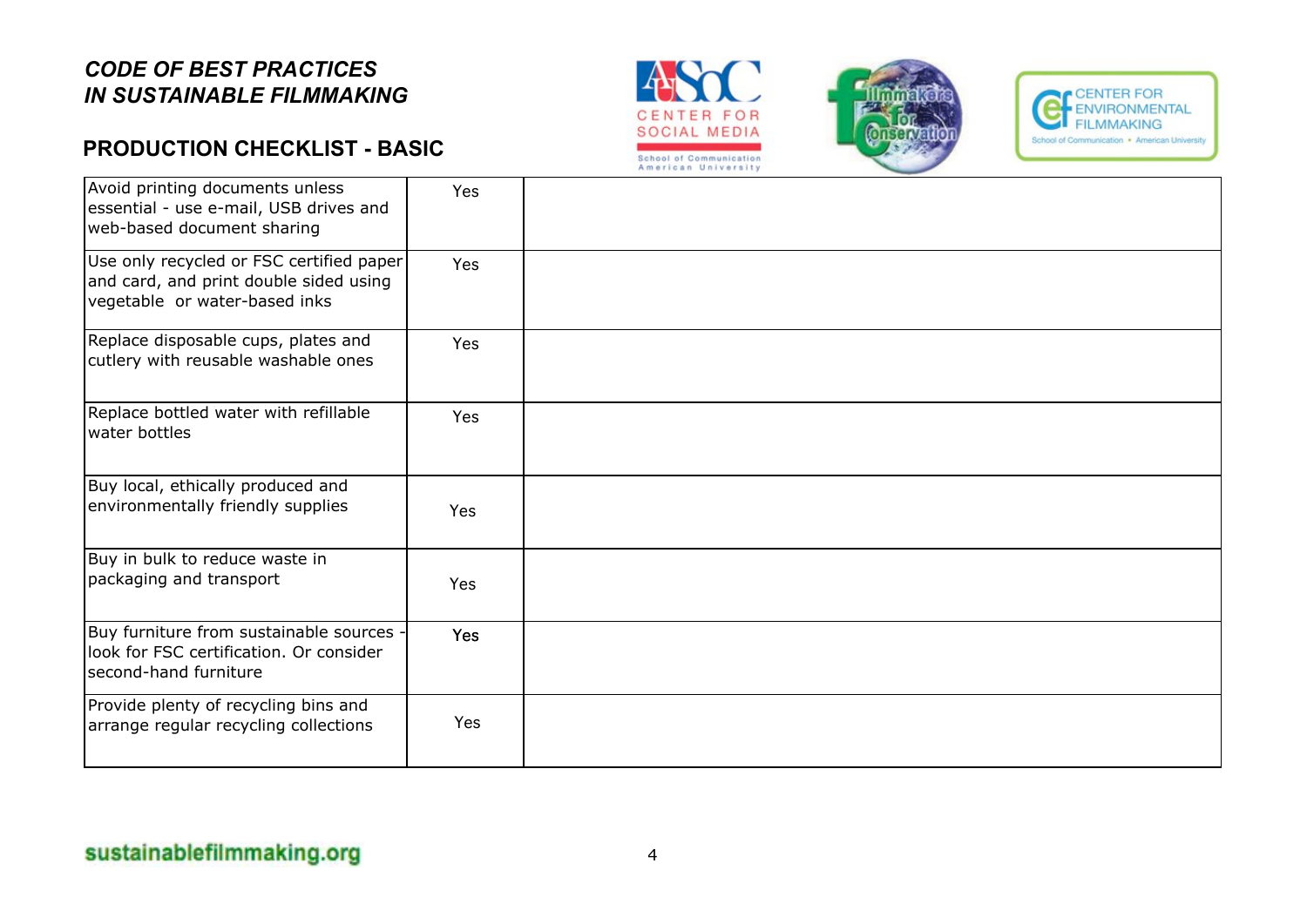# **PRODUCTION CHECKLIST - BASIC**







| Compost green waste | Yes |  |
|---------------------|-----|--|
|                     | Yes |  |
|                     | Yes |  |

#### **Travel**

| Avoid use of air travel wherever<br>possible                    | Yes |  |
|-----------------------------------------------------------------|-----|--|
| Use local crews wherever possible                               | Yes |  |
| Use videoconferencing or internet<br>telephony to reduce travel | Yes |  |
| Work at home when possible to<br>minimise commuting travel      | Yes |  |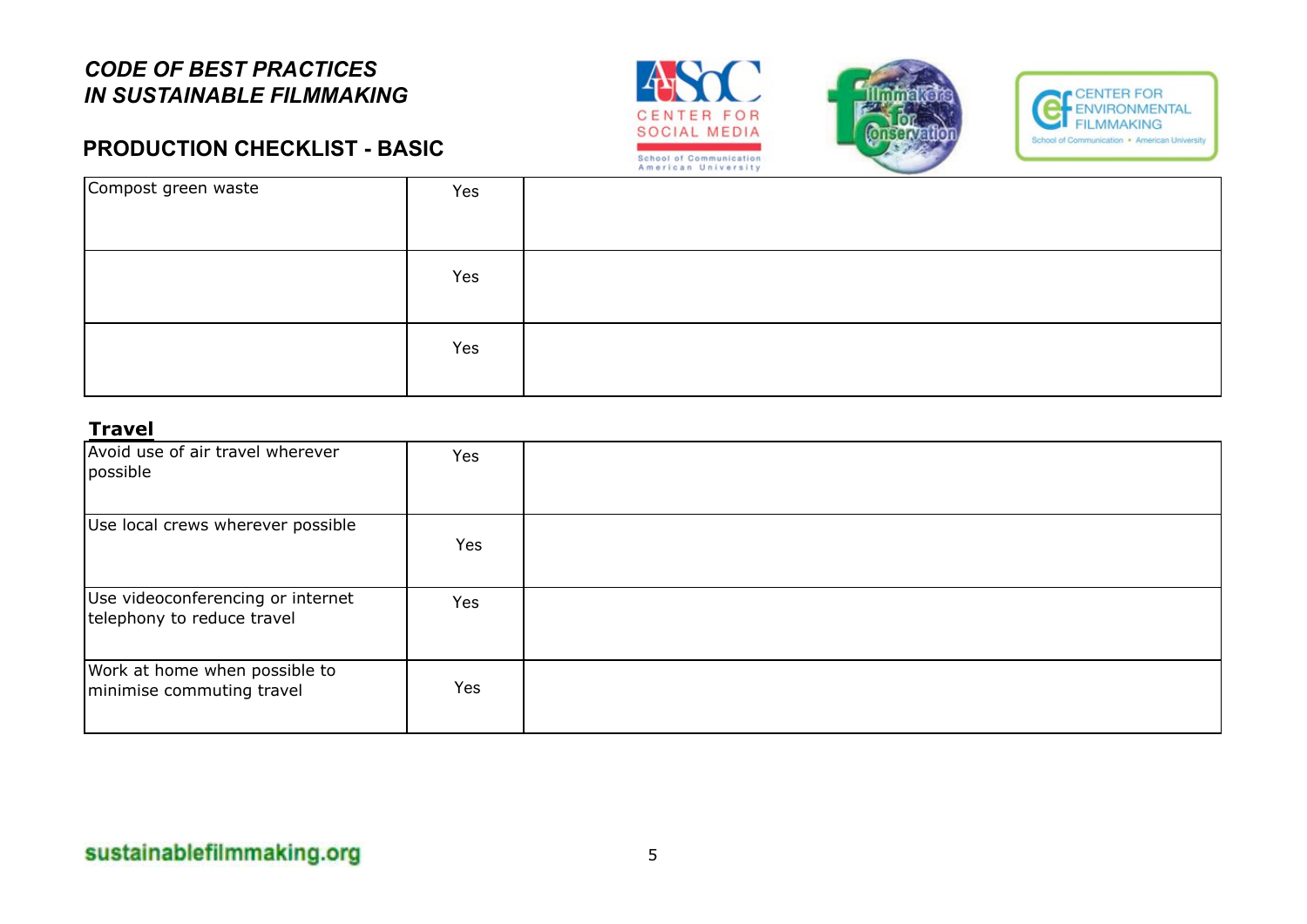## **PRODUCTION CHECKLIST - BASIC**







| Choose vehicles with the best fuel<br>consumption and lowest emissions              | Yes |  |
|-------------------------------------------------------------------------------------|-----|--|
| Encourage use of bicycles, public<br>transport and carshares for daily<br>commuting |     |  |
| Choose eco-certified and local hotels<br>whenever possible                          | Yes |  |
|                                                                                     | Yes |  |
|                                                                                     | Yes |  |

#### **Other**

| Respect local cultures and peoples                                                           |     |  |
|----------------------------------------------------------------------------------------------|-----|--|
|                                                                                              | Yes |  |
| Treat animals and wildlife<br>responsibly - ideally by following an<br>approved ethical code | Yes |  |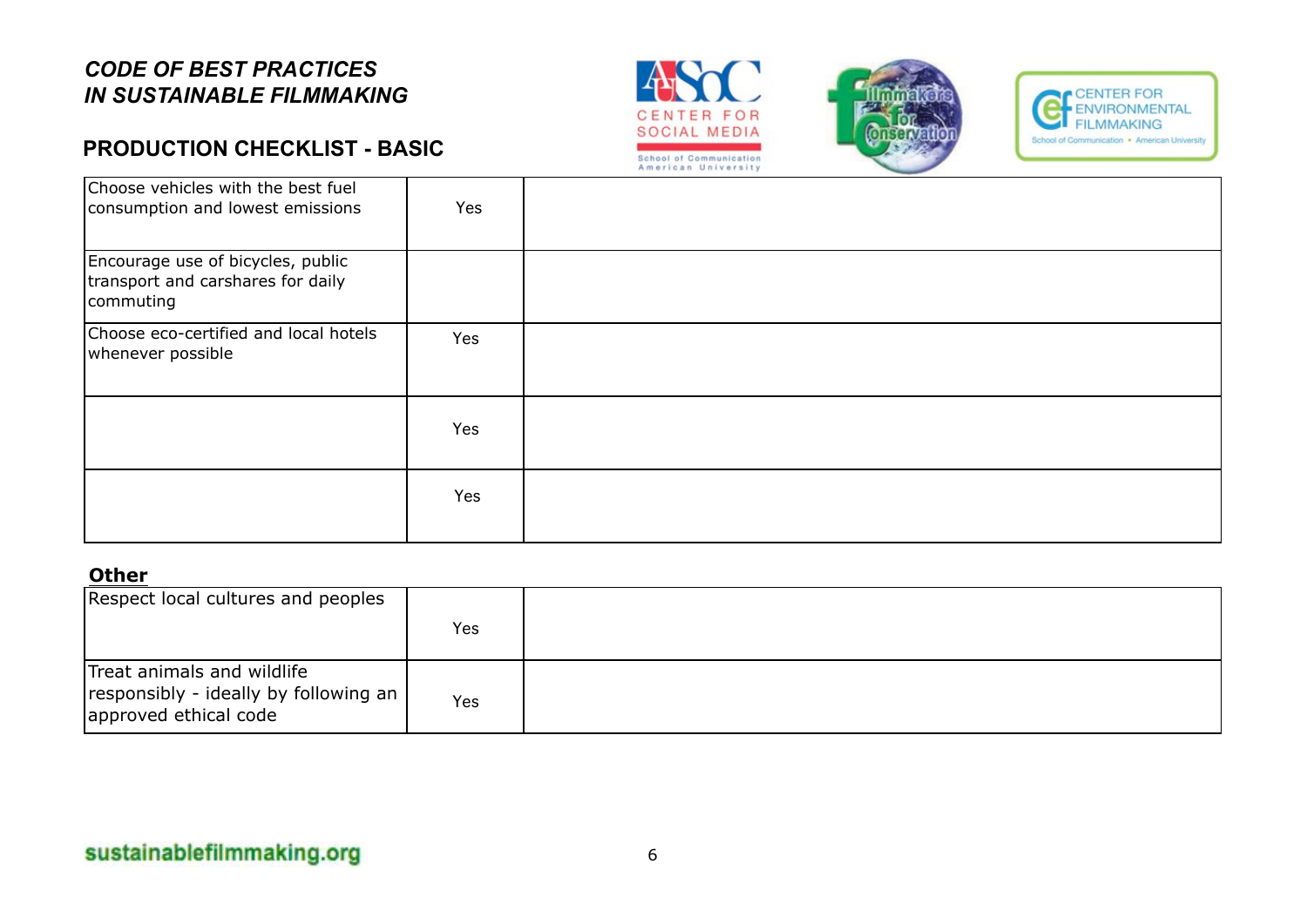#### **PRODUCTION CHECKLIST - BASIC**







| Ask all of your suppliers what their<br>environmental policies are - adding<br>your consumer pressure | Yes        |  |
|-------------------------------------------------------------------------------------------------------|------------|--|
|                                                                                                       | <b>Yes</b> |  |
|                                                                                                       | <b>Yes</b> |  |







Date:

#### Updated by: Signature:

Date: